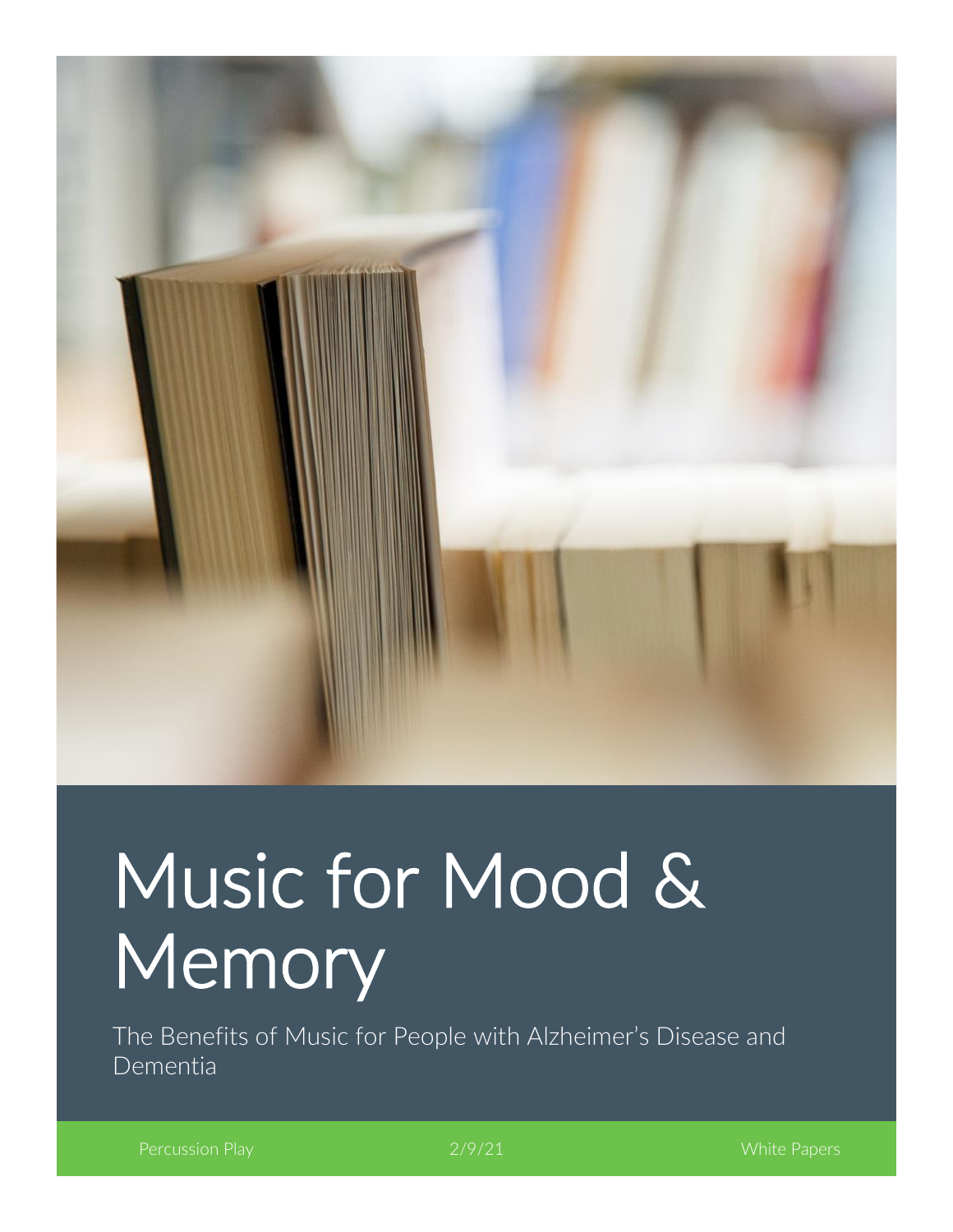#### Music for Mood and Memory: The Benefits of Music for People with Alzheimer's Disease and Dementia

In recent years, significant research has been conducted across a series of studies to consider, engage with and prove the various positive impacts of music on people living with Alzheimer's disease (AD) and dementia.<sup>1</sup> Music  $-$  as is well documented — can be a highly efficient therapeutic tool in the management of parts of these conditions, particularly in terms of stimulating musical memory, facilitating emotional regulation, and managing anxiety levels.<sup>2</sup> This white paper will give an introduction to and an overview of some of these studies, and consider some of the possibilities offered by music and musical play for managing the symptoms of and improving the quality of life for those living with Alzheimer's disease and dementia.

Listening to and playing music are activities that have the capacity to greatly enrich human life, from its earliest to its final stages. Music is a medium that has been proven time and time again to promote happiness and wellbeing in the lives of people of all ages and backgrounds.

Music is well known as a prominent art form, a vessel for entertainment, and source of pleasure, but it is also increasingly well-documented as being a valid and powerful form of therapeutic medicine for the body and the brain. Music crosses all sorts of imposed cultural, linguistic, generational, and gendered boundaries, and serves as a space for developing connections between all people, across various lines of difference. This is a widely cited and well known argument for music's ability to facilitate connection. However, even within our own brains — of which music activates and wakes up both the left and the right-hand sides — musical engagement has the ability to forge its own internal connections: creating new neural pathways and lines of communication inside the brain.<sup>3</sup> This process comes under the umbrella term 'neuroplasticity'.

## The Benefits of Music for Seniors

Music is increasingly used as a tool to encourage this neuroplastic 'rewiring' of the brain by music therapists and researchers in various fields. These researchers and therapists tend to be working on developing methods to rediscover and forge new psychological pathways with clients, patients, and volunteers experiencing a range of neurological and psychological conditions, including Alzheimer's disease and dementia.<sup>4</sup> Music therapy is defined by the American Music Therapy Association (AMTA) as 'the clinical and evidence-based use of music interventions within a therapeutic relationship to accomplish individualized goals by a credentiale<mark>d pr</mark>ofessional who has comp<mark>lete</mark>d an approved music therapy program'.<sup>5</sup>

The AMTA Scope of Practice document gives various examples of the methodologies that might be used in music therapy: 'music improvisation, receptive music listening, songwriting, lyric discussion, music and imagery, singing, music performance, learning through music, music combined with other arts, music-assisted relaxation, music-based patient education, electronic music technology, adapted music intervention, and movement to music'.<sup>6</sup> In recent years, a series of studies have been carried out to explore some of the effects of music on patient wellbeing and active symptoms in these contexts.

<sup>1</sup> Baird, A., & Samson, S. 'Music and dementia'. *Progress in brain research*, vol. 217, 2015. pp. 207-235. p. 207.

<sup>2</sup> Cooke, Marie L., et al. 'A randomized controlled trial exploring the effect of music on agitated behaviours and anxiety in older people with dementia.' *Aging and mental health,* vol. 14, no. 8, 2010. pp. 905-916.

<sup>3</sup> Stegemöller, Elizabeth L. 'Exploring a neuroplasticity model of music therapy.' *Journal of Music Therapy,* vol. 51, no. 3, 2014. pp. 211-227.

<sup>4</sup> Herholz, S. C., Herholz, R. S., & Herholz, K. 'Non-pharmacological interventions and neuroplasticity in early stage Alzheimer's disease.' *Expert review of neurotherapeutics*, vol. 13, no. 11, 2013. pp. 1235-1245; Brancatisano, O. et al. 'Why is music therapeutic for neurological disorders?: The Therapeutic Music Capacities Model.' *Neuroscience and Biobehavioral Reviews*, vol. 112, 2020. pp. 600-615.

<sup>5</sup> American Music Therapy Association. 'Definition of Music Therapy.' 2018. [https://www.musictherapy.org/about/quotes/.](https://www.musictherapy.org/about/quotes/) Accessed 15 August 2021.

<sup>&</sup>lt;sup>6</sup> American Music Therapy Association. 'Scope of Music Therapy Practice.' 2015. [https://www.musictherapy.org/about/scope\\_of\\_music\\_therapy\\_practice/.](https://www.musictherapy.org/about/scope_of_music_therapy_practice/) Accessed 15 August 2021.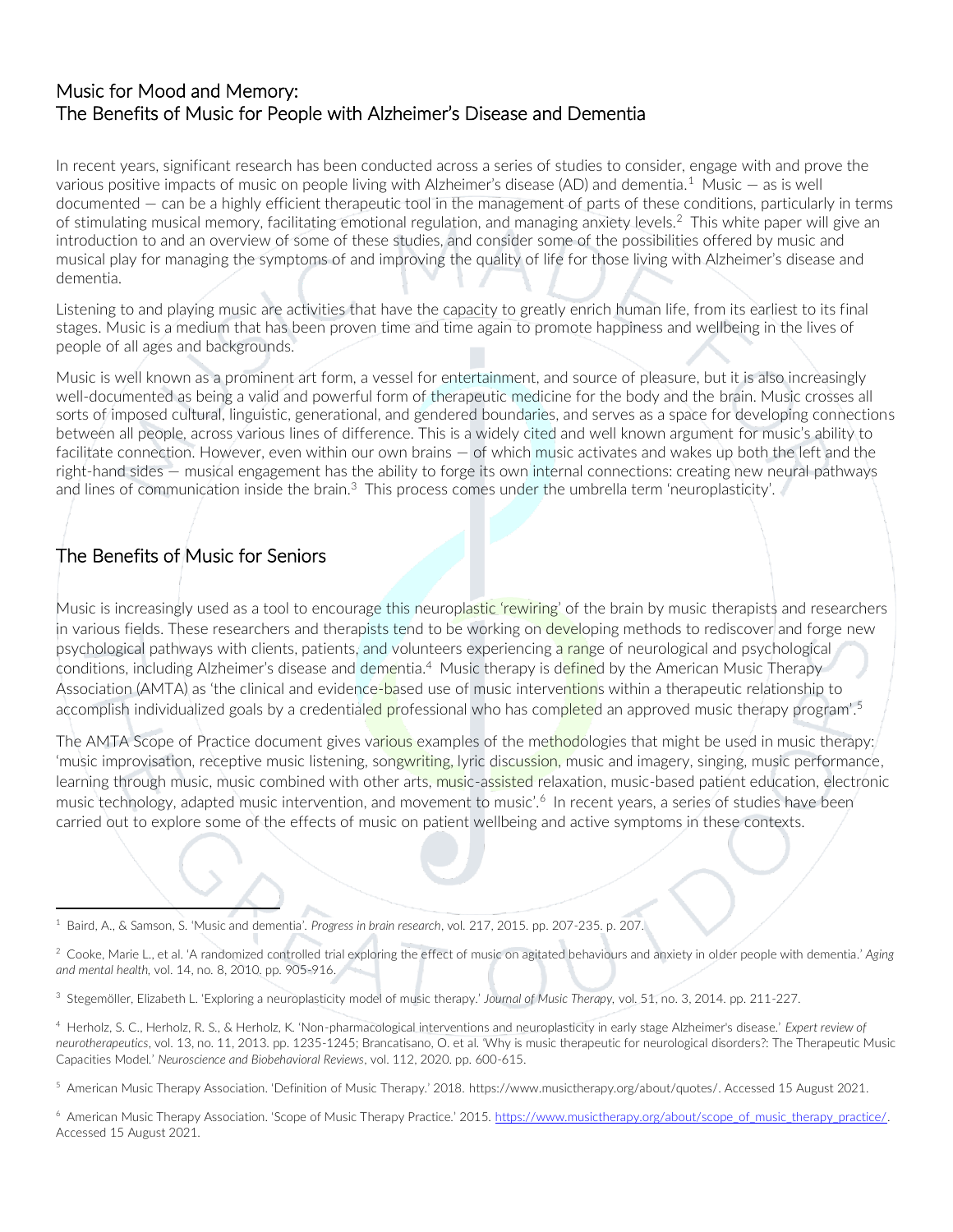The benefits of music for seniors are very well known and have been the subject of numerous studies. One study, coconducted in 2018 by Annemieke Vink and Suzanne Hanser, however, explains that there is still much research that needs to be done in order to accurately assess the direct impacts of music-based therapeutic interventions for individuals with dementia.<sup>7</sup> Further study in this area, they suggest, is necessary in order to be able to make clear statements about how to measure its benefits on older adults, and how to assess which methods are most useful in the managing (and, at times, alleviating) the symptoms of Alzheimer's disease and other forms of dementia. However, the article still concludes that 'music therapy or music-based interventions can be beneficial for the care of people with dementia', that 'the benefits of utilizing music therapy strategies are multi-faceted', and that 'active engagement with music [has] a strong influence on individuals with varying degrees of dementia<sup>'.8</sup>

In an earlier study, also conducted by Suzanne Hanser — chair of the Music Therapy Department at the Berklee College of Music in Boston — and Larry W. Thompson, the following specific health benefits of music-making for older adults were identified:

- Lowered blood pressure
- Decreased heart rate
- Reduced stress
- Lessened anxiety and depression
- Enhanced immunological response, which enabled participants to fight viruses.<sup>9</sup>

Since this early study in 1994, further investigations with further advanced methods have confirmed these benefits. In 2019, Michele Biasutti and Anthony Mangiacotti conducted a study that particularly looked into whether music training had any impact on depressed mood and general cognitive function in older adults. They utilised a mix of qualitative and quantitative data collection methods, which included standardized measures (Mini-Mental State Examination and Geriatric Depression Scale), and qualitative 'follow-up semi-structured interviews'.<sup>10</sup> During the trial, participants engaged in a range of improvisational music-making activities, which proved to be effective. A 'significant improvement [in] cognitive level' and a 'significant improvement in depression index' were measurably observed in the group who engaged in musical play (aged 62 to 95), compared with the control group who saw no improvement in either area during the experiment's time frame. The study concluded that 'these types of music training sessions could [therefore] provide aid to control the symptoms of depression, delay the deterioration of cognitive function, and enhance social-cognitive function, especially in individuals presenting with cognitive impairment'.<sup>11</sup> Outdoor musical instruments such as those made by Percussion Play are designed to encourage people of all ages to participate in making music and to enjoy the health benefits that Vink, Hanser, Mangiacotti, Biasutti and many others have identified. By enabling older adults in particular to engage with rhythm and percussion instruments, music therapists and caregivers open up the possibility for them to experience both psychological and physiological benefits. This kind of physical engagement in music therapy requires the active use of a variety of different grips and hand positions, in order to produce different sounds on the musical instruments. This means that when the participants play the instruments, they are not only working to maintain their coordination and balance, but simultaneously improving their mobility and posture, increasing their energy levels, and developing the use of their fine and gross motor skills. Perhaps even more importantly, these kinds of music therapies give older adults opportunity to have fun, reduce anxiety levels and depressive symptoms, stimulate memories, and live in the moment.

 $11$  Ibid. pp. 115-116.

<sup>7</sup> Vink A, Hanser S. 'Music-Based Therapeutic Interventions for People with Dementia: A Mini-Review.' *Medicines*, vol. 8, no. 4, 2018. p. 109.

<sup>&</sup>lt;sup>8</sup> Ibid.

<sup>9</sup> Hanser, S. and Thompson, Larry W. 'Effects of Music Therapy Strategy on Depressed Older Adults'. *Journal of Gerontology: Psychological Sciences,* vol. 49, no. 6, 1994. pp. 265-269.

<sup>10</sup> Biasutti, M. and Mangiacotti, A. 'Music Training Improves Depressed Mood Symptoms in Elderly People: A Randomized Controlled Trial.' *The International Journal of Aging and Human Development*, vol. 92, no. 1, 2021. pp. 115-133. p. 115[. doi.org/10.1177/0091415019893988](https://doi.org/10.1177%2F0091415019893988)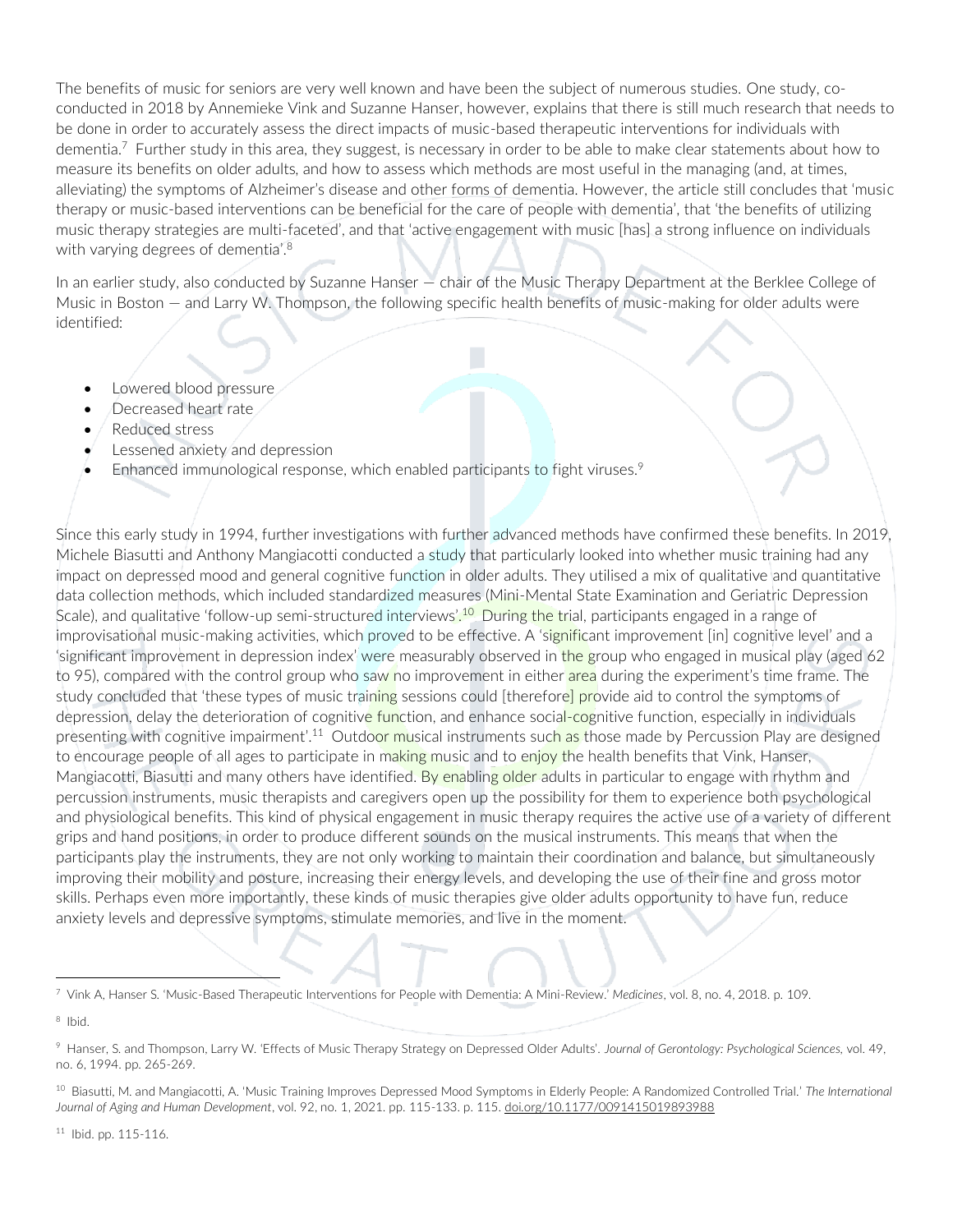The fact that music exhibits a trend of enhancing mood and increasing positive emotions in seniors is supported by evidence across a wide range of sources. As well as the studies already mentioned above, various experiments have been carried out over the past few decades into the impacts of music on mood and emotional health in seniors. One study, conducted at Stanford, used a music-facilitated psychoeducational strategy, which combined home visits and phone calls between music therapists and elderly participants, to test the effectiveness of music as a non-pharmaceutical therapeutic aid for seniors experiencing depressive symptoms. The thirty older adults involved in the study had each been diagnosed with either a minor or major depressive disorder, and each of them were over eighty years of age. The study concluded that participants in this weekly music therapy were less anxious, less distressed, and had higher self-esteem than those who did not. Significantly, these clinical improvements were maintained over a nine-month follow up period.<sup>12</sup>

The instruments made by Percussion Play are specially designed so that whichever order the notes are played in, the sound is always harmonic. This means that feelings of frustration in the musician are eliminated because anything and everything they play sounds right. This inspires self-confidence and reduces stress and anxiety which is of great importance in senior care. Because the musical instruments made by Percussion Play produce pleasing harmonies regardless of how they are played, there are no rules or limitations, and the person playing the instrument does not feel held back in any way. This encourages freedom of expression and satisfaction, aspects of life that can, for various reasons, sometimes be lacking in the lives of older adults.

## Alzheimer's Disease and Dementia

The restorative power of music to heal us is even more noticeable in the lives of seniors who are suffering from Alzheimer's disease and dementia. According to the Alzheimer's Society, there are currently more than six million Americans living with Alzheimer's, and the disease kills more people annually than breast cancer and prostate cancer combined. Alzheimer's-related mortality rates have risen by an estimated 16% since the beginning of the COVID-19 pandemic in 2019. In 2021, the Alzheimer's Association estimates that Alzheimer's and other forms of dementia are set to cost the nation \$355 billion, and it is predicted that this might rise to over \$1.1 trillion by 2050. The Alzheimer's Association explains that more than eleven million American citizens provide unpaid care to people living with these conditions, and that racial discrimination against minority groups in the US disproportionately inhibits people of colour from accessing proper Alzheimer's related healthcare, with 50% of interviewed Black Americans, 42% of Native Americans, 34% of Asian Americans, and 33% of Latinx Americans reporting discrimination when seeking health care of this nature.<sup>13</sup> Clearly, Alzheimer's disease, along with other forms of dementia, are causing increasing levels of distress, disruption, and loss, across all sectors of American society. The disease is so prevalent that the American Society for Consultant Pharmacists has stated that Alzheimer's disease and dementia are among the most common chronic diseases afflicting seniors today.<sup>14</sup>

As explained by the National Institute on Aging, dementia refers to a 'loss of cognitive functioning — thinking, remembering, and reasoning – to such an extent that it interferes with a person's daily life and activities'.<sup>15</sup> Alzheimer's disease is a degenerative and progressive form of dementia that occurs when proteins build up in the brain. This leads to damage and loss of connectivity between nerve cells and then, as the disease progresses, to the eventual death of nerve cells and the loss of brain tissue. Because Alzheimer's is a progressive disease, more and more parts of the brain become damaged over time, and the symptoms of the disease increase in severity. The latter stages of dementia can involve problems with:

<sup>12</sup> Hanser, S. and Thompson, Larry W. 'Effects of Music Therapy Strategy on Depressed Older Adults'. *Journal of Gerontology: Psychological Sciences,* vol. 49, no. 6, 1994. pp. 265-269.

<sup>13</sup> 'Facts and Figures.' *Alzheimer's Association.* 2 March 2021[. https://www.alz.org/alzheimers-dementia/facts-figures](https://www.alz.org/alzheimers-dementia/facts-figures)

<sup>14</sup> 'Understanding Chronic Conditions and Helping Aging Parents Stay at Home.' *ParentGiving*, 2010[. https://www.parentgiving.com/elder-care/common](https://www.parentgiving.com/elder-care/common-chronic-conditions-and-aging-at-home/)[chronic-conditions-and-aging-at-home/](https://www.parentgiving.com/elder-care/common-chronic-conditions-and-aging-at-home/) Accessed 14 August 2021.

<sup>15</sup> 'What is Dementia? Symptoms, Types, and Diagnosis'*. National Institute on Aging*, 2nd July, 2021.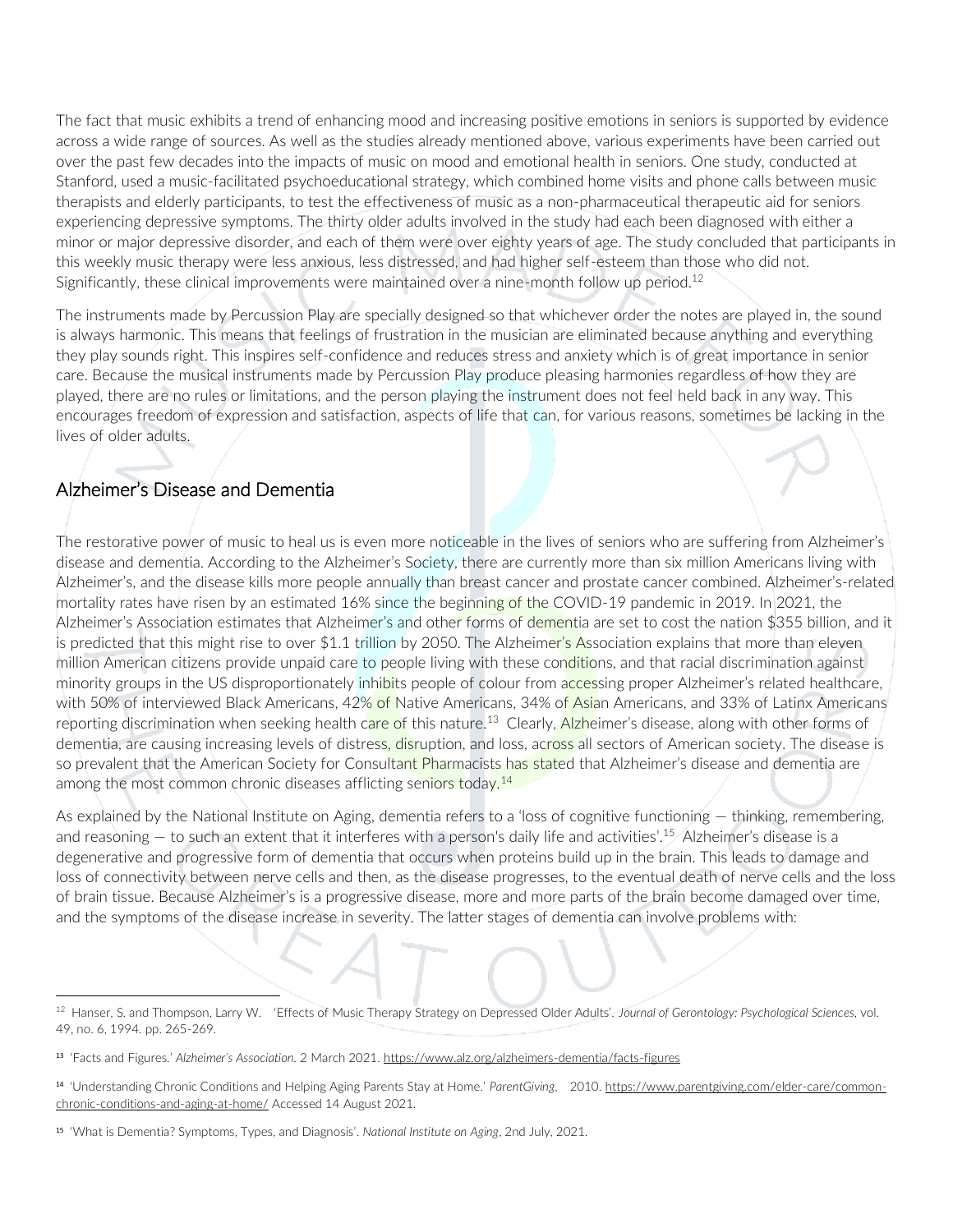- Memory loss
- **Communication**
- Reasoning
- **Orientation**

#### The Benefits of Music for Alzheimer's and Dementia

The results of a 2010 study conducted by Catherine Y. Wan and Gottfried Schlaug<sup>16</sup> demonstrated that music engages areas of the brain which are involved with paying attention, making predictions, and updating events in our memory. Utilising musicians as 'human model[s] for studying the brain effects of acquiring specialized sensorimotor skills' — for example, learning to associate particular fine and gross motor movements with the audiosensory experience of hearing particular sounds — Wan and Schlaug looked into what this could mean for people living with neurological conditions such as Alzheimer's disease. The study argued for the potential for 'music making as an interactive treatment or intervention for neurological and developmental disorders, as well as those associated with normal aging'.<sup>17</sup> The study concluded that playing music is a particularly beneficial therapeutic tool for people with Alzheimer's disease and dementia, ultimately because music targets the areas of the brain that are most affected by the disease.<sup>18</sup> The results of this study, which focused largely on brain plasticity (neuroplasticity), also concluded that seniors over the age of 75 who frequently played a musical instrument were less likely to have developed dementia when compared to those who rarely played a musical instrument.<sup>19</sup>

Whilst there is still no medical cure for Alzheimer's disease or other forms of dementia, there is a growing body of evidence that playing an instrument can significantly lower the risk of contracting the disease in the first place.<sup>20</sup> It should come as no surprise, therefore, that research has also shown how playing an instrument likewise benefits those who are already living with dementia, regardless of whether they have previously played an instrument. One of the reasons why music therapy in general, and playing musical instruments in particular, is so effective in terms of helping people to live more comfortably with dementia due to music's suitability to non-verbal communication and emotional regulation. Because individuals in the latter stages of the disease are often non-verbal and can become agitated and frustrated by sensory overload, music provides a path through which people living with dementia and Alzheimer's are able to process, regulate, and communicate their emotions.<sup>21</sup>

Engaging people living with dementia in singing, rhythm playing, dancing, physical exercise, and other structured musical activities can work to alleviate these often distressing symptoms and offer a powerful distraction from the agitation and frustration that the individual might feel. Outdoor musical instruments in senior living centres, care homes, and nursing homes, such as those produced by Percussion Play, are particularly beneficial for patients, as they encourage the patient to exercise, to be outdoors, and to play music all at the same time.

Researchers at the University of Miami have revealed that music therapy with Alzheimer's patients leads to increased levels of melatonin, serotonin, norepinephrine, epinephrine, and prolactin. The study concluded that the *increased levels of melatonin*, in particular, may have contributed to the patients' relaxed and calm mood, as well as enabling better sleep quality.<sup>22</sup> Another study, more recently, shared quantitative evidence for the positive effects of music interventions in terms

 $17$  Ibid.

 $18$  Ibid.

 $19$  Ibid.

<sup>20</sup> Balbag MA, Pedersen NL, Gatz M. 'Playing a Musical Instrument as a Protective Factor against Dementia and Cognitive Impairment: A Population-Based Twin Study.; Int J Alzheimers Dis., 2014. 836748. doi:10.1155/2014/836748

<sup>21</sup> 'Communication in the later stages of dementia.' *Alzheimer's Society: United Against Dementia.* Factsheet 417LP, May 2017. [https://www.alzheimers.org.uk/sites/default/files/2019-09/factsheet\\_the\\_later\\_stages\\_of\\_dementia.pdf](https://www.alzheimers.org.uk/sites/default/files/2019-09/factsheet_the_later_stages_of_dementia.pdf)

<sup>22</sup> Kumar AM, Tims F et al. 'Music Therapy Increases Serum Melatonin Levels in Patients with Alzheimer's Disease' *Alternative Therapies in Health and* 

<sup>16</sup> Wan, C. Y., and Schlaug, G. 'Music Making as a Tool for Promoting Brain Plasticity across the Life Span.' *Neuroscientist,* vol. 16, no. 5, 2010. pp. 566-577.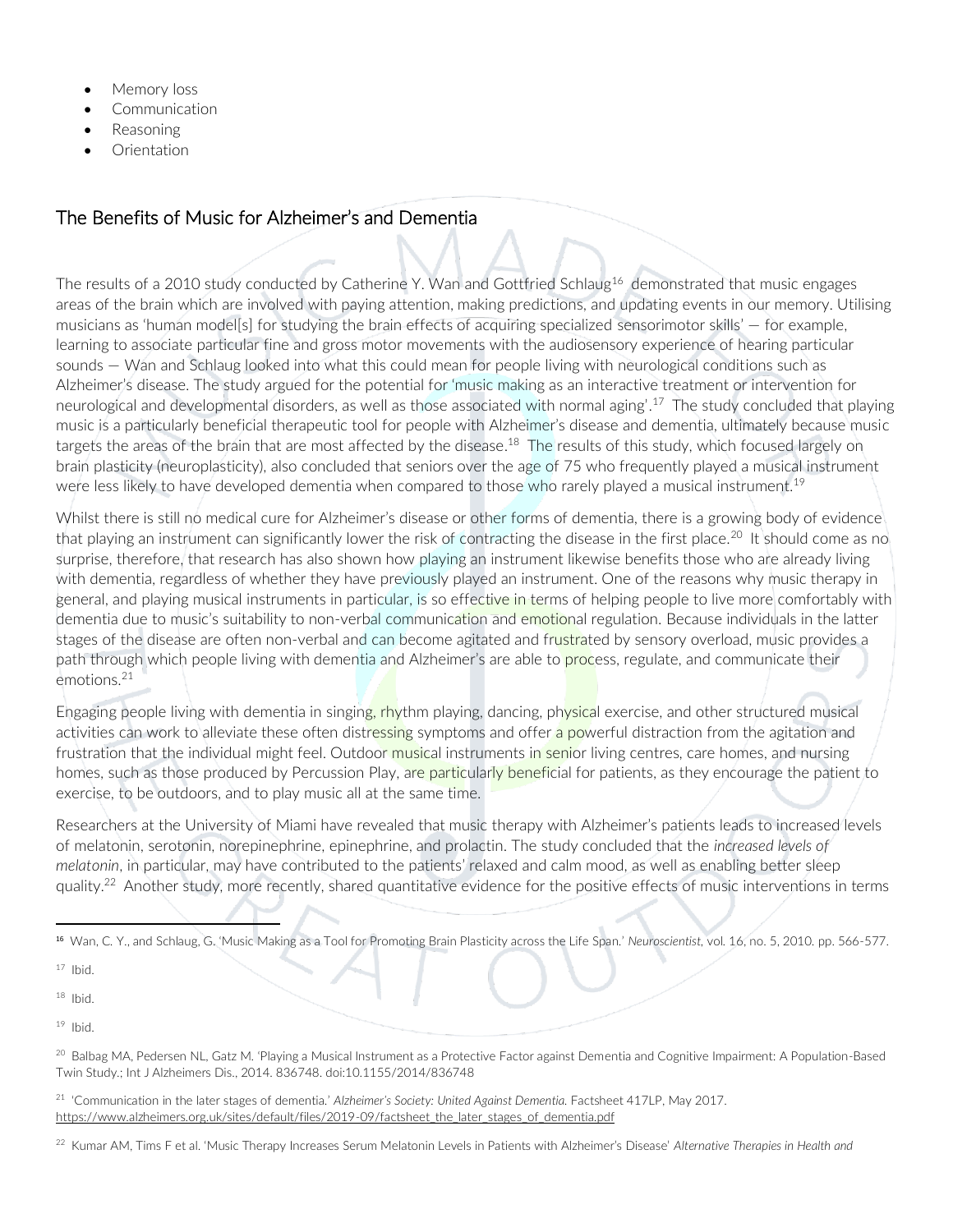of lowering anxiety levels in Alzheimer's patients, measuring these by observing alterations in cortisol levels present in the patients' saliva.<sup>23</sup>

The increase of these feel-good chemicals in the brain can result in these following psychological and physiological effects:

- Boost in mood
- Reduction in stress levels
- Reduction in agitation
- Improvement in coordination
- Improvement in cognition

The Miami study also concluded that even after Alzheimer's disease has progressed, and the cognitive function of the brain has slid into decline, the human brain still naturally responds to music. These benefits, the study confirms, continue to be experienced even after the music has stopped playing.<sup>24</sup>

For this reason, outdoor musical instruments, such as the ones designed and produced by Percussion Play, can have a really important place in the therapy for people living with dementia. Even a short session making music and playing with the musical instruments can have a long-lasting impact on the person's mood and on their brain function.

Alzheimer's is a disease that, even in its early stages, can sometimes cause the person living with it to become anxious, irritable, and depressed. Many Alzheimer's and dementia patients become withdrawn, and lose interest in activities and hobbies. Music has repeatedly been proven to be a medium that continues to inspire and connect with individuals, even when interest in other pursuits has diminished. For this reason, music interventions and music therapy programmes attract high levels of engagement from patients, and low drop out rates.<sup>25</sup> Indeed, the response of many individuals living with dementia to playing music and to experiments in music therapy has been reported as significant, consistent and positive.<sup>26</sup> Even as an individual approaches the final stages of dementia, and experiences more pronounced problems with straightforward thinking, reasoning, perception, and communication, they are often still able to engage with music on some level, particularly rhythm playing and singing. This is because these activities do not require full cognitive functioning for success, and the necessary cognitive processes for these activities appear to largely remain resistant to the onset of Alzheimer's disease and other forms of dementia.

# The Benefits of Music for Memory

One of the most powerful properties of music is that it has an amazing ability to reach parts of the damaged brain in a way that other forms of communication cannot. This is why music therapy for dementia patients, and perhaps outdoor forms of this kind of therapy, can be so effective.

Outdoor music making is particularly beneficial to seniors and to those living with dementia because it provides exercise and

*Medicine*, vol. 5, no. 6, 1999.

<sup>23</sup> de la Rubia Ortí, J.E., García-Pardo, M.P., Iranzo, C.C., Madrigal, J.J.C., Castillo, S.S., Rochina, M.J. and Gascó, V.J.P. 'Does music therapy improve anxiety and depression in alzheimer's patients?' *The Journal of Alternative and Complementary Medicine,* vol. 24, no.1, 2018. pp. 33-36.

<sup>24</sup> Kumar AM, Tims F et al. 'Music Therapy Increases Serum Melatonin Levels in Patients with Alzheimer's Disease' *Alternative Therapies in Health and Medicine*, vol. 5, no. 6, 1999.

<sup>25</sup> > Gallego, M.G. and García, J.G. 'Music therapy and Alzheimer's disease: Cognitive, psychological, and behavioural effects.' *Neurología (English Edition),* vol. 32, no. 5, 2017. pp. 300-308.

<sup>26</sup> Sakamoto, M., Ando, H. and Tsutou, A. 'Comparing the effects of different individualized music interventions for elderly individuals with severe dementia.' *International Psychogeriatrics*, vol. 25, no. 5, 2-13. pp. 775-784.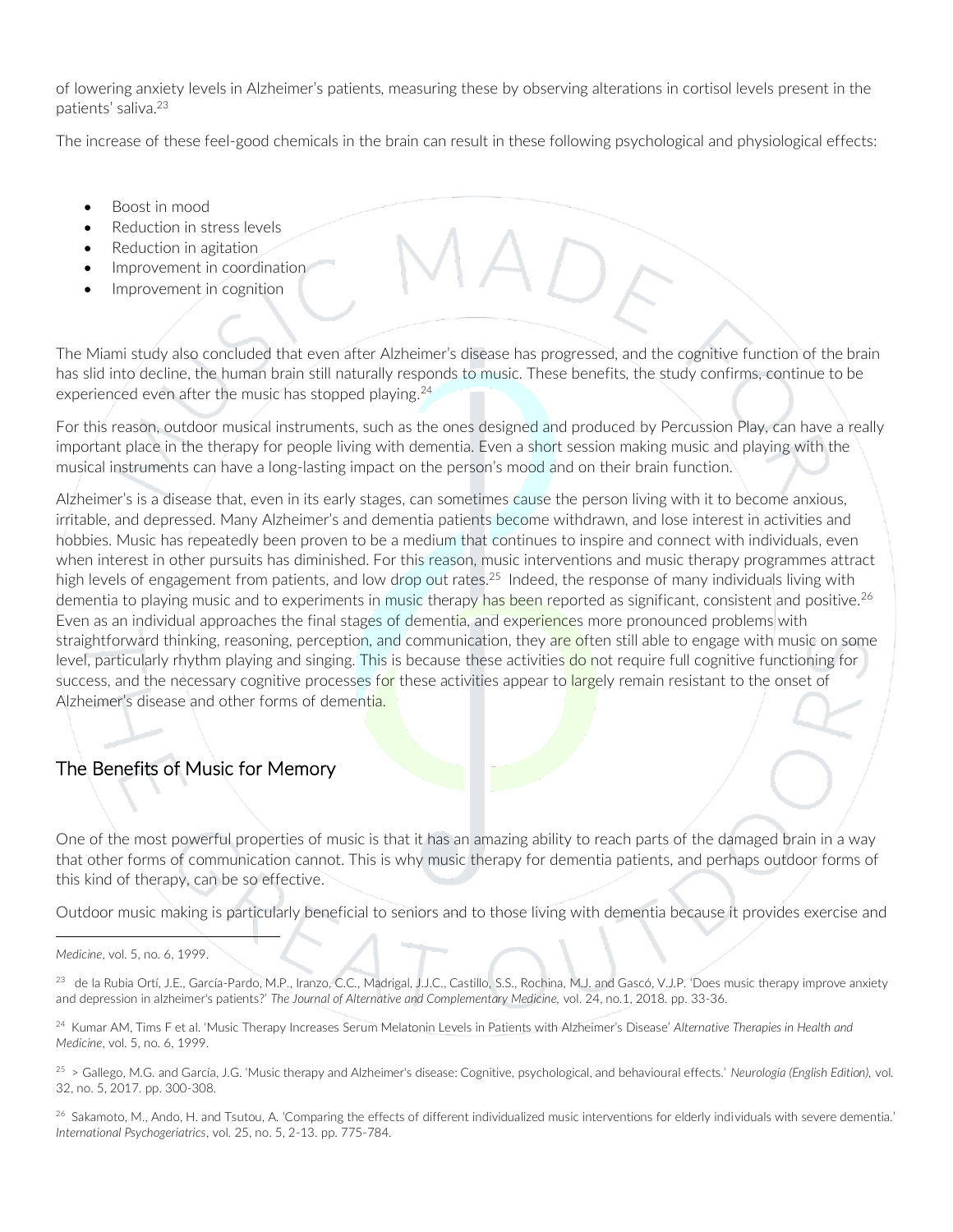stimulation outside of the four walls of their living accommodation. Current guidelines for caring for people living with Alzheimer's and dementia specify the necessity of paying attention to the conditions of the physical environments in which people with Alzheimer's and dementia live, which includes garden accessibility and design.<sup>27</sup> a result of these guidelines, it has been observed that gardens and outdoor spaces are likely to play an increasingly significant role in Alzheimer's and dementia care facilities.<sup>28</sup> Being outside in the fresh air has a hugely positive impact on a person's mental and physical health because it breaks up the monotony of the daily routine and enables the senior to access fresh air and sunlight: all of which are proven to improve mood and well-being. Additionally, being outside means that Vitamin D, which is necessary for maintaining healthy bones, as well as reducing the risks of developing heart disease, $^{29}$  flu, $^{30}$  and multiple scleroris, $^{31}$  is naturally available. The fact that outdoor musical instruments are so engaging, pleasing to play, and suitable for all weathers means that people are often more likely to stay outside for much longer than they might do normally: therefore maximizing the health benefits that being outside provides.

Although memory loss is usually one of the earliest symptoms of Alzheimer's, it is common for someone with the disease to then go on to develop problems with other aspects of their thinking, reasoning, perception, or communication. For example, it is not unusual for someone with Alzheimer's disease to experience difficulties with:

- Language: they may repeat themselves, experience difficulties with vocabulary and naming objects, or struggle to follow a conversation
- Concentrating, planning or organizing: they may not be able to make decisions, carry out tasks or solve problems.
- Visiospatial problems: they might experience difficulty judging distances and navigating stairs or other obstacles.
- Problems with familiar tasks: they might find it hard to complete daily tasks, such as driving to a familiar location, organizing grocery lists, or remembering the rules of a favorite game.
- Orientation: they might become confused or lose track of the day or date.
- Problems with poor judgment: they may experience alterations in decision-making and judgment, such as poor handling of money or attention to grooming and hygiene.
- Social withdrawal: they may become resistant to, or experience changes in relation to socialising, engaging in previous hobbies, or participating in favorite team activities.<sup>32</sup>

The act of listening to music alone — especially music which might be nostalgic for the person living with Alzheimer's or dementia – can indeed help to alleviate some of these symptoms. However, as has been discussed, active participation in making music on musical instruments like those produced by Percussion Play can bring about even more positive results, due to the fact that the whole body is engaged. Both physically and psychologically, people living with Alzheimer's and dementia experience huge therapeutic benefits  $-$  as the series of studies cited above make clear  $-$  when actively creating, rather than just responding passively to the sounds. Concetta Tomaino, the executive director and co-founder of the Institute for Music and Neurologic Function, states that:

<sup>27</sup> National Collaborating Centre for Mental Health. 'Dementia.' *Dementia: A NICE-SCIE Guideline on Supporting People With Dementia and Their Carers in Health and Social Care.* 2007.

<sup>28</sup> Whear, R., Coon, J.T., Bethel, A., Abbott, R., Stein, K. and Garside, R., 2014. 'What is the impact of using outdoor spaces such as gardens on the physical and mental well-being of those with dementia? A systematic review of quantitative and qualitative evidence.' *Journal of the American Medical Directors Association*, vol. 15, no. 10, 2014. pp. 697-705.

<sup>29</sup> Wang, T.J., Pencina, M.J., Booth, S.L., Jacques, P.F., Ingelsson, E., Lanier, K., Benjamin, E.J., D'Agostino, R.B., Wolf, M. and Vasan, R.S., 2008. Vitamin D deficiency and risk of cardiovascular disease. Circulation, 117(4), pp. 503-511. <br>

<sup>30</sup> Urashima M, Segawa T, Okazaki M, Kurihara M, Wada Y, Ida H. Randomized trial of vitamin D supplementation to prevent seasonal influenza A in schoolchildren. *The American Journal of Clinical Nutrition*, vol. 91, no. 5, 2010. pp. 1255-60. doi: 10.3945/ajcn.2009.29094.

<sup>31</sup> Munger KL, Levin LI, Hollis BW, Howard NS, Ascherio A. Serum 25-Hydroxyvitamin D Levels and Risk of Multiple Sclerosis. *JAMA*. 2006;296(23):2832– 2838. doi:10.1001/jama.296.23.2832

<sup>32</sup> '10 Early Signs and Symptoms of Alzheimer's.' *Alzheimer's Association.* June 2019[. https://www.alz.org/media/Documents/alzheimers-dementia-10-signs](https://www.alz.org/media/Documents/alzheimers-dementia-10-signs-worksheet.pdf%20Accessed%2017%20August%202021)[worksheet.pdf Accessed 17 August 2021.](https://www.alz.org/media/Documents/alzheimers-dementia-10-signs-worksheet.pdf%20Accessed%2017%20August%202021)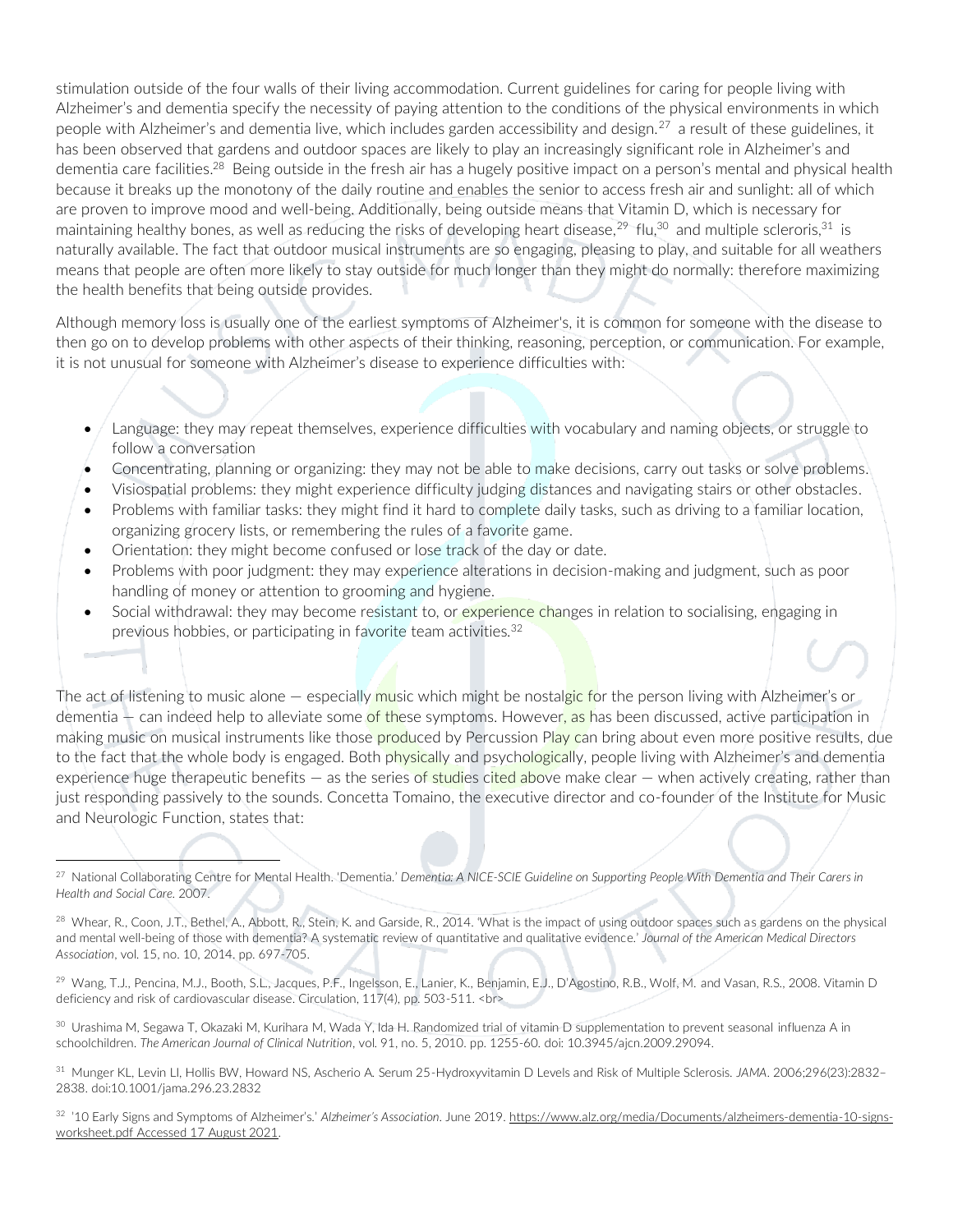'We now know from clinical case studies that music can affect — in very specific ways — human neurological, psychological, and physical functioning in areas such as learning, processing language, expressing emotion, memory, and physiological and motor responses'.<sup>33</sup>

It would seem, then, that any opportunity to engage those experiencing loss of memory in active music-making should be embraced. Indeed, music therapy is becoming a regular activity in senior living communities across the globe, and there is ever-increasing interest in the use and role of nonpharmacological interventions to improve and manage the symptoms of Alzheimer's and dementia in older adults.<sup>34</sup> In America, some forms of music therapy are even covered by medical insurance, proof indeed of that the therapeutic and medicinal benefits of music-making for people living with Alzheimer's disease and dementia — as well as a range of other neurological and psychological conditions — are now considered in medical circles to be self-evident and irrefutable.

# The Benefits of Music for Communication

Even in the later stages of dementia, when memory fades and human interactions can become increasingly difficult and distressing, patients can still connect with music. Playing instruments together creates critical opportunities for connection between caregivers and patients alike, due to music's innate capacity to initiate and facilitate:

- Sensory arousal
- Sensory awareness
- **Familiarity**
- Comfort
- **Community**
- **Success**

This is why forms of music therapy have been used for centuries to relieve stress and promote a sense of well-being in an individual. By incorporating music into the life of someone living with Alzheimer's or dementia, you can help them to experience its many profound benefits. Percussion Play understands this and creates robust, tactile, and aesthetically pleasing outdoor instruments that can be played easily by anyone, regardless of age or of their physical, mental, or emotional state. One study, conducted by Hanne Mette Ridder and Elisabeth Gummesen, considered the effects of music on the communicative capacities of people with advanced dementia.<sup>35</sup>

Participants in the study were all experiencing aphasia (severe difficulty with language and/or speech) and communicative difficulties. The study explored the possibilities for 'extemporizing' (improvisational music-making or composition) as a communicative aid to address the psychosocial needs of people living with dementia. The results of Ridder and Gummesen's study suggested that this kind of musical therapy thus functioned as a 'valuable method' for enabling communication and psychosocial interaction in people with aphasia and communicative difficulties as a result of advanced dementia.<sup>36</sup> Both carers and patients alike can experience the benefits that playing outdoor instruments present, and by doing so together can

<sup>33</sup> Altman, R 'The Powerful Effects of Music in Memory Care.' *Huffpost,* 23 September, 2013.

<sup>34</sup> Snyder, M., Egan, E.C. and Burns, K.R. 'Interventions for decreasing agitation behaviors in persons with dementia.' *Journal of Gerontological Nursing,* vol. 21, no. 7, 2021.

<sup>&</sup>lt;sup>35</sup> Ridder, H. M., & Gummesen, E. (2015). The use of extemporizing in music therapy to facilitate communication in a person with dementia: An explorative case study. Australian Journal of Music Therapy, 26, 6–29.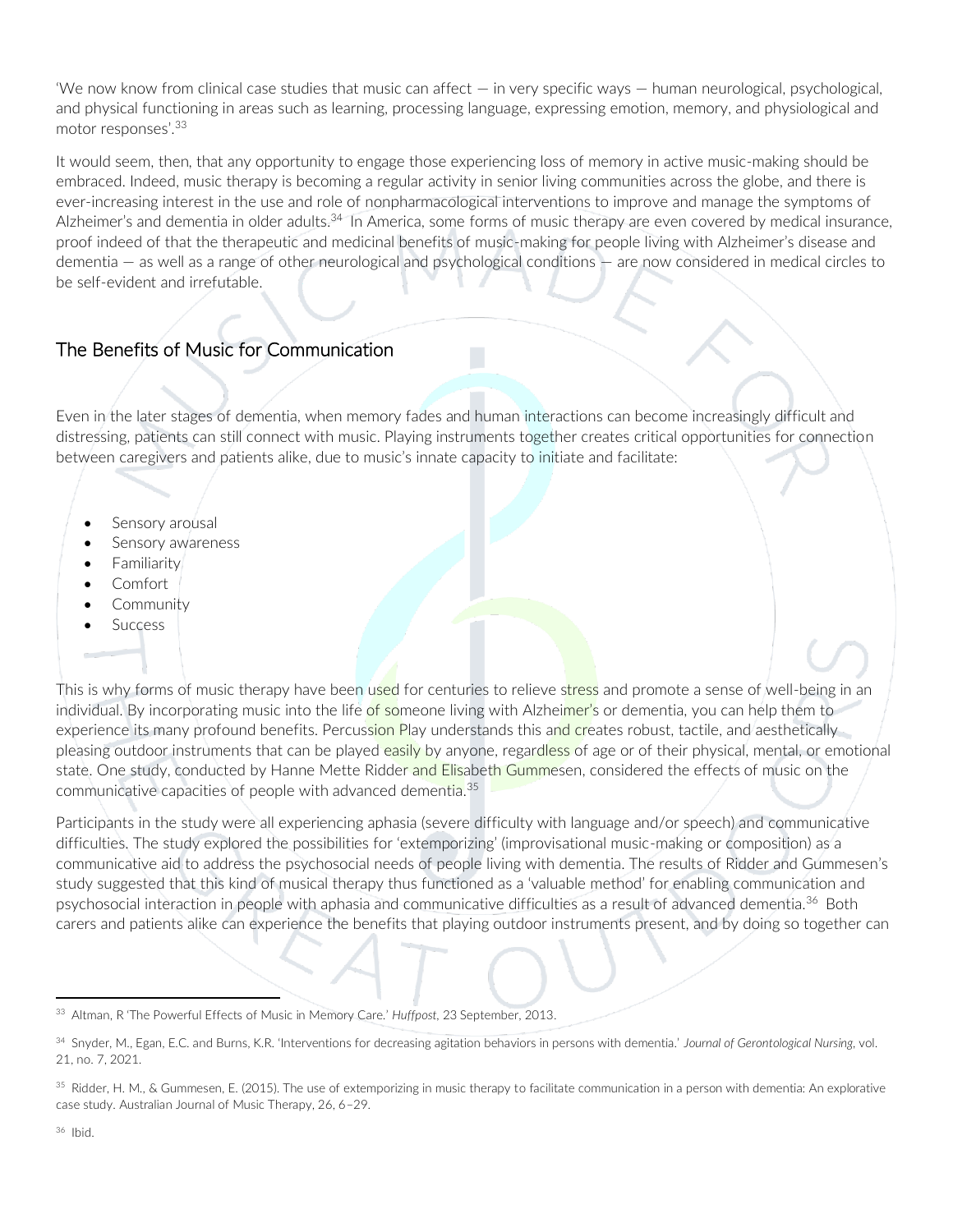improve their communication, relationships and bond over a shared experience, as studies have shown. $37 \frac{38}{12}$ 

## The Benefits of Drumming

The use of drums for people living with dementia has proven particular health and social benefits, as many studies have confirmed. One of these, carried out by Alicia Ann Clair, Barry Bernstein, and Gary Johnson, investigated — and demonstrated  $-$  the 'success of rhythm applications using drums with persons in late stage dementia'.<sup>39</sup> Drumming is an excellent social activity for older adults and supports social integration whilst reducing feelings of loneliness, anxiety, and isolation. This is because drumming allows for non-verbal 'conversation' to take place, as one drummer listens to and responds to the pattern of another person's drumming. For people living with dementia, particularly those finding that their ability to communicate is reduced and their language skills compromised, the feeling of being able to communicate can be overwhelming. Witnessing a change in the demeanor of their loved one as they rediscover their ability to communicate can be very moving for carers and relatives.

The outdoor drums made by Percussion Play can be played by more than one person at a time, and so have the capacity to foster social interaction and a sense of community. The ability to connect with others in meaningful ways and develop a sense of authentic community is an essential aspect of life: one which people living with Alzheimer's and dementia often begin to lose out on as their conditions become more advanced. Drumming, especially in group therapy contexts, provides a space for these pockets of community and connection to be rebuilt for Alzheimer's and dementia patients, even as their conventional communicative abilities fade.

Among the other benefits of playing the drums are:

- Improved musical coordination and brain activity
- Physical therapy
- Stress relief
- Improved social skills such as team work
- Improved self-esteem
- Better self discipline
- Improved abstract thought processes
- Improved ability for creative expression
- A balance for internal energy
- Life-long enrichment
- A great mood lifter
- Physical fitness
- Responsibility
- Fun alternative to other less productive activities.<sup>40</sup>

<sup>37</sup> Hsu, M.H., Flowerdew, R., Parker, M., Fachner, J. and Odell-Miller, H., 2015. Individual music therapy for managing neuropsychiatric symptoms for people with dementia and their carers: a cluster randomised controlled feasibility study. BMC geriatrics, vol. 15, no. 1, pp. 1-19.

<sup>&</sup>lt;sup>38</sup> Clair, A.A. and Ebberts, A.G. 1997. The effects of music therapy on interactions between family caregivers and their care receivers with late stage dementia. Journal of Music Therapy, vol. 34, no. 3, pp.148-164.

<sup>&</sup>lt;sup>39</sup> Clair, A.A., Bernstein, B. and Johnson, G., 1995. 'Rhythm playing characteristics in persons with severe dementia including those with probable Alzheimer's type.' Journal of music therapy, vol. 32, no. 2, 1995. pp.113-131

<sup>40</sup> 'Drumming increases heart rate and blood flow just like an aerobic exercise. Music education is imperative for brain power.' *Newswire Today,* 2007.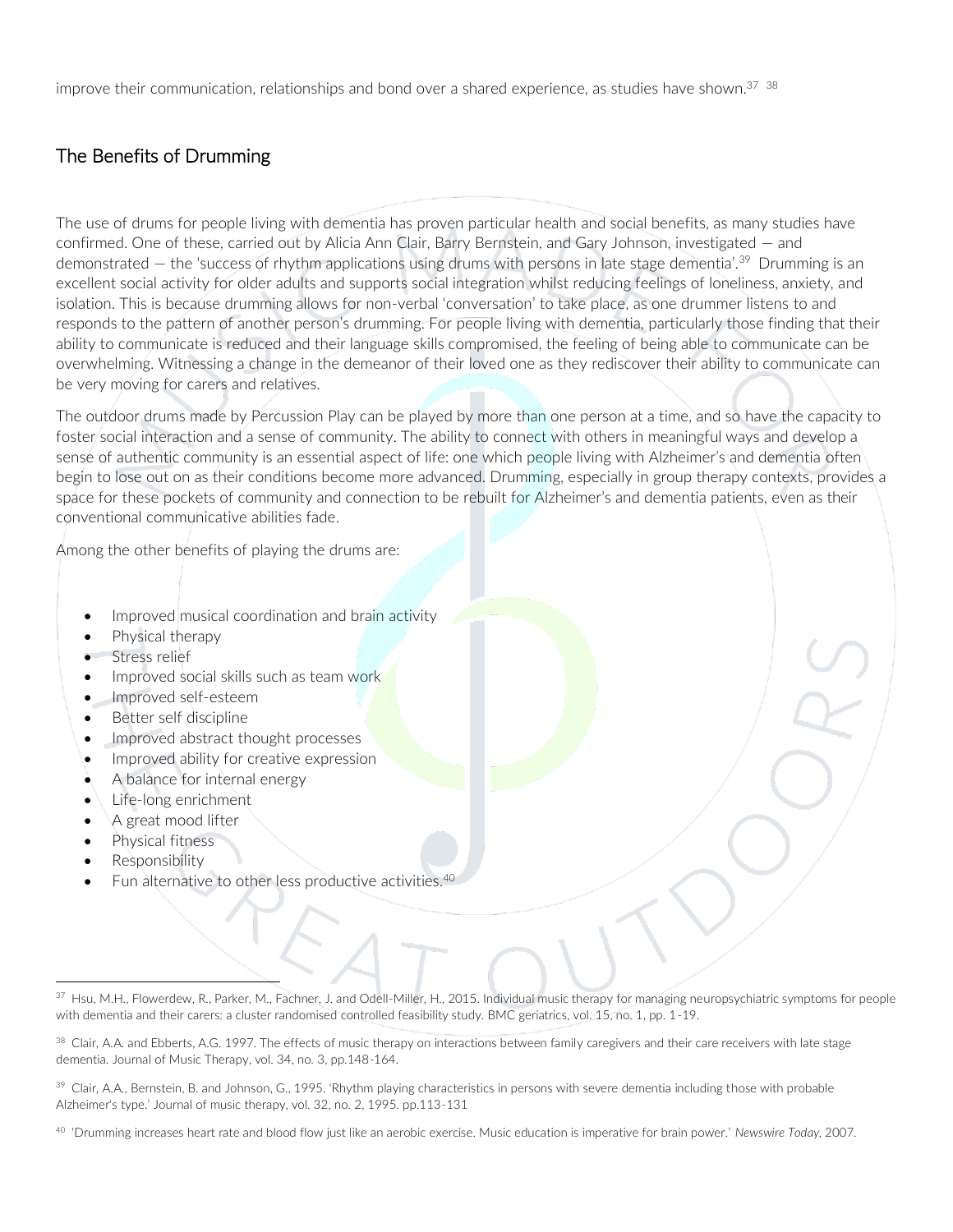#### The Power of Percussion Play

The outdoor musical instruments created by Percussion Play are diverse and accessible to everyone and make perfect additions to any setting, particularly gardens and social spaces in senior living communities, care homes, nursing homes, hospices, and hospitals. In these settings, the musical instruments can be used and enjoyed by both residents and their carers. Anyone and everyone can access the health benefits that playing these wonderful instruments provides, and Percussion Play instruments are currently being installed in these types of setting all over the world.

#### References

Altman, R 'The Powerful Effects of Music in Memory Care.' *Huffpost,* 23 September, 2013.

Alzheimer's Association. 'Facts and Figures.' *Alzheimer's Association.* 2 March 2021. [https://www.alz.org/alzheimers](https://www.alz.org/alzheimers-dementia/facts-figures)[dementia/facts-figures](https://www.alz.org/alzheimers-dementia/facts-figures)

Alzheimer's Association. '10 Early Signs and Symptoms of Alzheimer's.' *Alzheimer's Association.* June 2019. [https://www.alz.org/media/Documents/alzheimers-dementia-10-signs-worksheet.pdf Accessed 17 August 2021.](https://www.alz.org/media/Documents/alzheimers-dementia-10-signs-worksheet.pdf%20Accessed%2017%20August%202021)

Alzheimer's Society. 'Communication in the later stages of dementia.' *Alzheimer's Society: United Against Dementia.* Factsheet 417LP, May 2017. [https://www.alzheimers.org.uk/sites/default/files/2019-09/factsheet\\_the\\_later\\_stages\\_of\\_dementia.pdf](https://www.alzheimers.org.uk/sites/default/files/2019-09/factsheet_the_later_stages_of_dementia.pdf)

American Music Therapy Association. 'Definition of Music Therapy.' 2018. <https://www.musictherapy.org/about/quotes/>. Accessed 15 August 2021.

American Music Therapy Association. 'Scope of Music Therapy Practice.' 2015. [https://www.musictherapy.org/about/scope\\_of\\_music\\_therapy\\_practice/.](https://www.musictherapy.org/about/scope_of_music_therapy_practice/) Accessed 15 August 2021.

Baird, A., & Samson, S. 'Music and dementia'. *Progress in brain research*, vol. 217, 2015. pp. 207-235. p. 207.

Balbag MA, Pedersen NL, Gatz M. 'Playing a Musical Instrument as a Protective Factor against Dementia and Cognitive Impairment: A Population-Based Twin Study.; *Int J Alzheimers Dis*., 2014. 836748. doi:10.1155/2014/836748

Biasutti, M. and Mangiacotti, A. 'Music Training Improves Depressed Mood Symptoms in Elderly People: A Randomized Controlled Trial.' *The International Journal of Aging and Human Development*, vol. 92, no. 1, 2021. pp. 115-133. p. 115. [doi.org/10.1177/0091415019893988](https://doi.org/10.1177%2F0091415019893988)

Brancatisano, O. et al. 'Why is music therapeutic for neurological disorders?: The Therapeutic Music Capacities Model.' *Neuroscience and Biobehavioral Reviews*, vol. 112, 2020. pp. 600-615.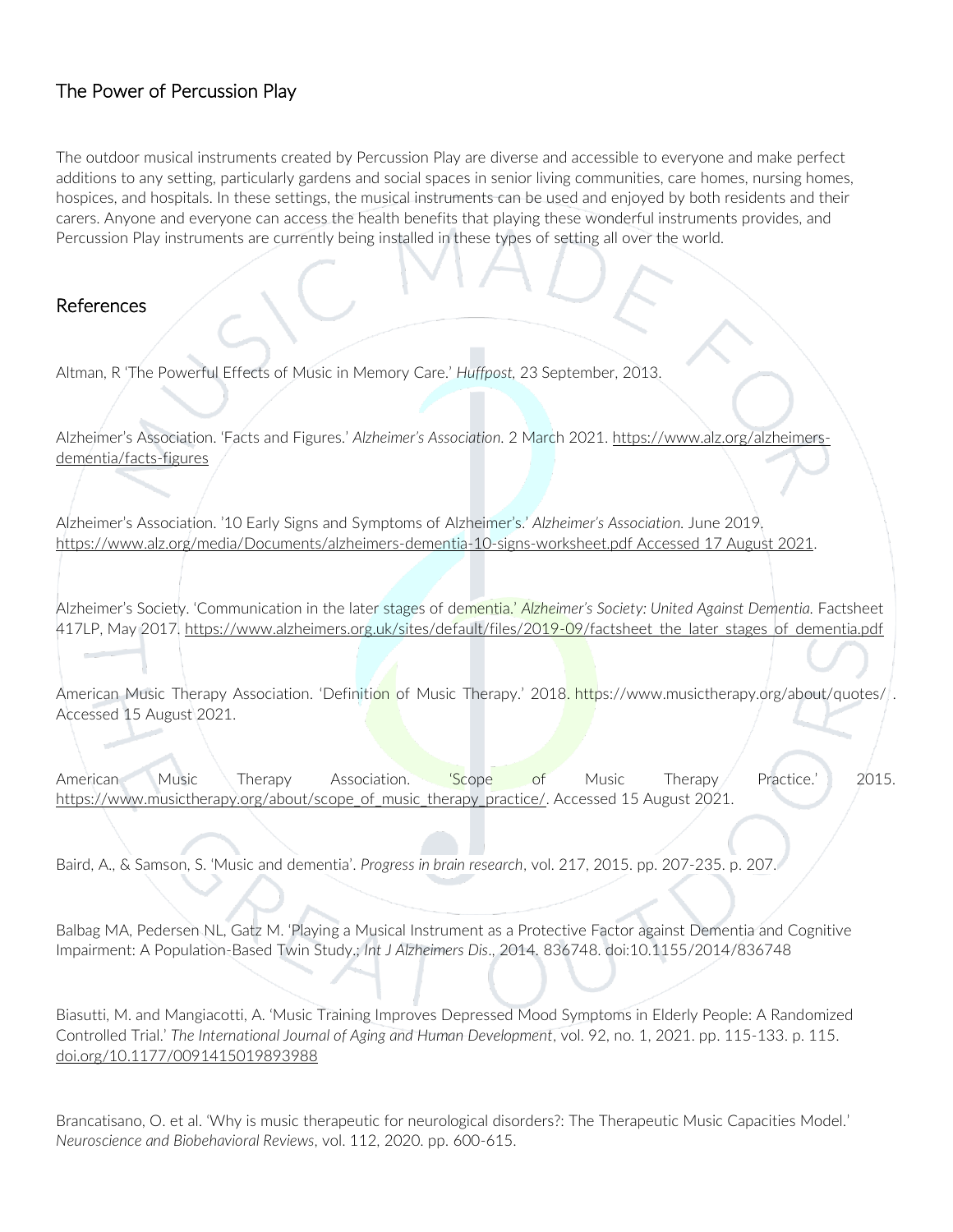Clair, A.A., Bernstein, B. and Johnson, G., 1995. 'Rhythm playing characteristics in persons with severe dementia including those with probable Alzheimer's type.' Journal of music therapy, vol. 32, no. 2, 1995. pp.113-131.

Clair, A.A. and Ebberts, A.G. The effects of music therapy on interactions between family caregivers and their care receivers with late stage dementia. Journal of Music Therapy, vol. 34, no. 3, 1997. pp.148-164.

Cooke, Marie L., et al. 'A randomized controlled trial exploring the effect of music on agitated behaviours and anxiety in older people with dementia.' *Aging and mental health,* vol. 14, no. 8, 2010. pp. 905-916.

de la Rubia Ortí, J.E., García-Pardo, M.P., Iranzo, C.C., Madrigal, J.J.C., Castillo, S.S., Rochina, M.J. and Gascó, V.J.P. 'Does music therapy improve anxiety and depression in alzheimer's patients?' *The Journal of Alternative and Complementary Medicine,* vol. 24, no.1, 2018. pp. 33-36.

Gallego, M.G. and García, J.G. 'Music therapy and Alzheimer's disease: Cognitive, psychological, and behavioural effects.' *Neurología (English Edition),* vol. 32, no. 5, 2017. pp. 300-308.

Hanser, S. and Thompson, Larry W. 'Effects of Music Therapy Strategy on Depressed Older Adults'. *Journal of Gerontology: Psychological Sciences,* vol. 49, no. 6, 1994. pp. 265-269.

Herholz, S. C., Herholz, R. S., & Herholz, K. 'Non-pharmacological interventions and neuroplasticity in early stage Alzheimer's disease.' *Expert review of neurotherapeutics*, vol. 13, no. 11, 2013. pp. 1235-1245.

Hsu, M.H., Flowerdew, R., Parker, M., Fachner, J. and Odell-Miller, H., 2015. Individual music therapy for managing neuropsychiatric symptoms for people with dementia and their carers: a cluster randomised controlled feasibility study. BMC geriatrics, 15(1), pp.1-19.

Kumar AM, Tims F et al. 'Music Therapy Increases Serum Melatonin Levels in Patients with Alzheimer's Disease' *Alternative Therapies in Health and Medicine*, vol. 5, no. 6, 1999.

Munger KL, Levin LI, Hollis BW, Howard NS, Ascherio A. Serum 25-Hydroxyvitamin D Levels and Risk of Multiple Sclerosis. JAMA. 2006;296(23):2832–2838. doi:10.1001/jama.296.23.2832

National Collaborating Centre for Mental Health. 'Dementia.' *Dementia: A NICE-SCIE Guideline on Supporting People With Dementia and Their Carers in Health and Social Care.* 2007.

National Institute on Aging. 'What is Dementia? Symptoms, Types, and Diagnosis'*. National Institute on Aging*, 2nd July, 2021.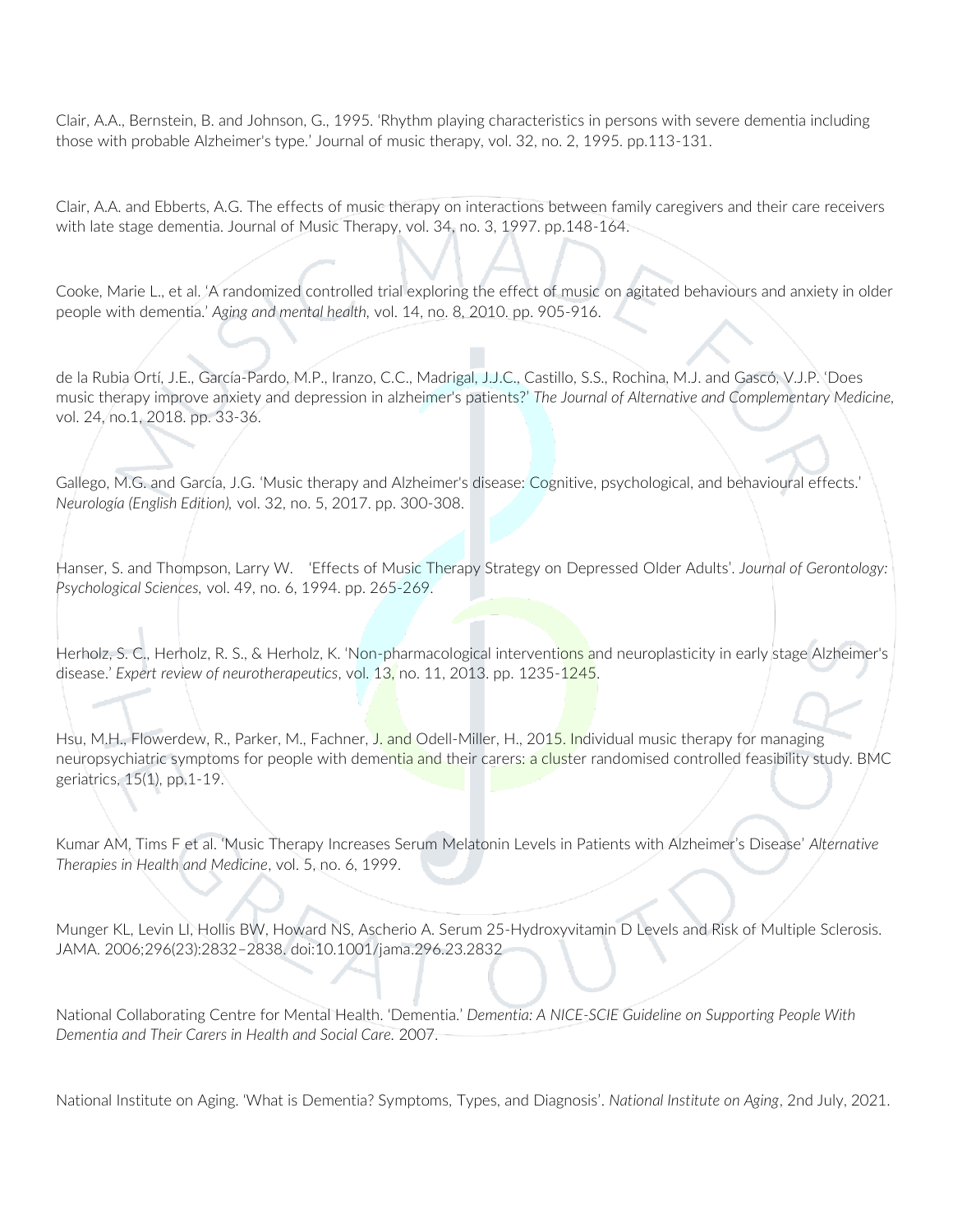Newswire Today. 'Drumming increases heart rate and blood flow just like an aerobic exercise. Music education is imperative for brain power.' *Newswire Today,* 2007.

ParentGiving. 'Understanding Chronic Conditions and Helping Aging Parents Stay at Home.' *ParentGiving*, 2010. <https://www.parentgiving.com/elder-care/common-chronic-conditions-and-aging-at-home/> Accessed 14 August 2021.

Ridder, H. M., & Gummesen, E. (2015). The use of extemporizing in music therapy to facilitate communication in a person with dementia: An explorative case study. Australian Journal of Music Therapy, 26, 6–29.

Sakamoto, M., Ando, H. and Tsutou, A. 'Comparing the effects of different individualized music interventions for elderly individuals with severe dementia.' *International Psychogeriatrics*, vol. 25, no. 5, 2-13. pp. 775-784.

Snyder, M., Egan, E.C. and Burns, K.R. 'Interventions for decreasing agitation behaviors in persons with dementia.' *Journal of Gerontological Nursing,* vol. 21, no. 7, 2021.

Stegemöller, Elizabeth L. 'Exploring a neuroplasticity model of music therapy.' *Journal of Music Therapy,* vol. 51, no. 3, 2014. pp. 211-227.

Urashima M, Segawa T, Okazaki M, Kurihara M, Wada Y, Ida H. Randomized trial of vitamin D supplementation to prevent seasonal influenza A in schoolchildren. *The American Journal of Clinical Nutrition*, vol. 91, no. 5, 2010. pp. 1255-60. doi: 10.3945/ajcn.2009.29094.

Vink A, Hanser S. 'Music-Based Therapeutic Interventions for People with Dementia: A Mini-Review.' *Medicines*, vol. 8, no. 4, 2018. 109.

Wan, C. Y., and Schlaug, G. 'Music Making as a Tool for Promoting Brain Plasticity across the Life Span.' *Neuroscientist,* vol. 16, no. 5, 2010. pp. 566-577.

Wang, T.J., Pencina, M.J., Booth, S.L., Jacques, P.F., Ingelsson, E., Lanier, K., Benjamin, E.J., D'Agostino, R.B., Wolf, M. and Vasan, R.S., 2008. Vitamin D deficiency and risk of cardiovascular disease. Circulation, 117(4), pp.503-511.

Whear, R., Coon, J.T., Bethel, A., Abbott, R., Stein, K. and Garside, R., 2014. 'What is the impact of using outdoor spaces such as gardens on the physical and mental well-being of those with dementia? A systematic review of quantitative and qualitative evidence.' *Journal of the American Medical Directors Association*, vol. 15, no. 10, 2014. pp.697-705.